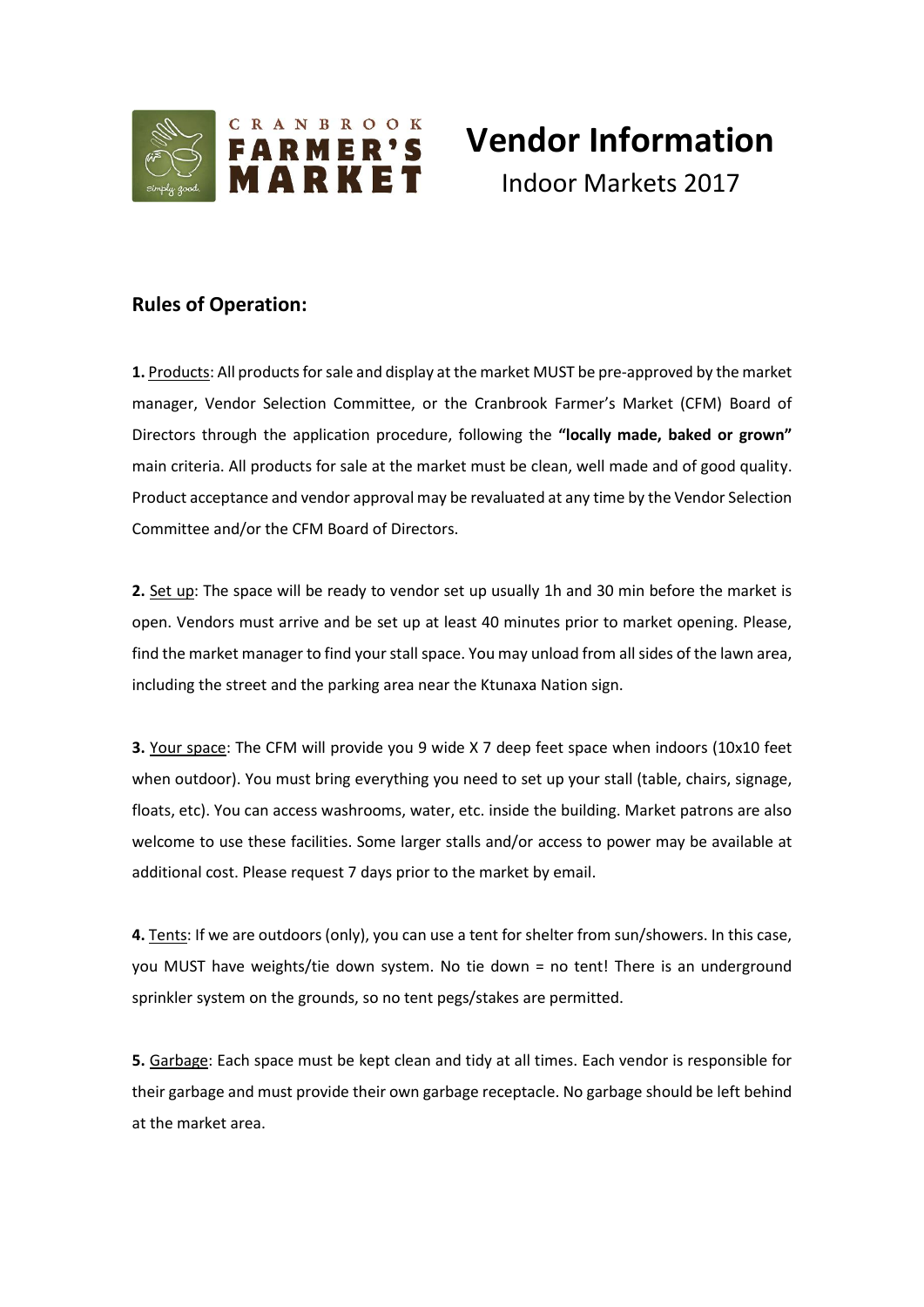**6.** Parking: When you are done unloading, you MUST move your vehicle to another area. We suggest around to 3rd St. (short street behind the Ktunaxa building, across from Manual Training Centre) or at LEAST one block away. Market patrons should be able to use the parking lot and the street adjacent for parking.

**7.** Sales prior to 10am: The sale of goods is NOT permitted prior to 10am except to other vendors. This is a safety procedure as we don't want to encourage patrons to walk around the market when we have vendors still setting up their booth. So, please wait for the bell!

**8.** Take down**:** Vendors must stay until the close of the market, and must vacate their space within one hour of market closing. Please, be respectful, patient and careful with other vendors when moving your material out of the building. Do not park your car near to the building before the market closing. We strongly suggest to wait at least 10 minutes to allow patrons (especially elders and kids) to exit the building in safety.

**9.** Food Vendors: Vendors of food products **MUST** comply with all applicable Interior Health Regulations. Please visit the Interior Health website for more information: <https://www.interiorhealth.ca/YourEnvironment/FoodSafety/Pages/Permits.aspx> or contact the Market Manager for further information.

If you are displaying and packaging unwrapped prepared foods, or providing samples or product tasting, you must have a hand washing station, as required by the Interior Health Authority Hand washing stations can be simple, but must include the following:

- a) a source of warm potable (drinkable) water. Ie. a water jug left in the sun
- b) a free running spout
- c) liquid soap in a dispenser
- d) clean, dry, single use paper towels
- e) a discard or refuse container for the collection of the waste water

Please contact market manager for details if necessary.

**10.** Food Preparation: **NO OPEN FLAMES ARE ALLOWED INDOORS**. If we are outdoor, as required by the Cranbrook Fire department any vendor who operates a burner or open flame at the market must have Fire Extinguisher on site with a minimum rating of 2A 10BC. This is a vital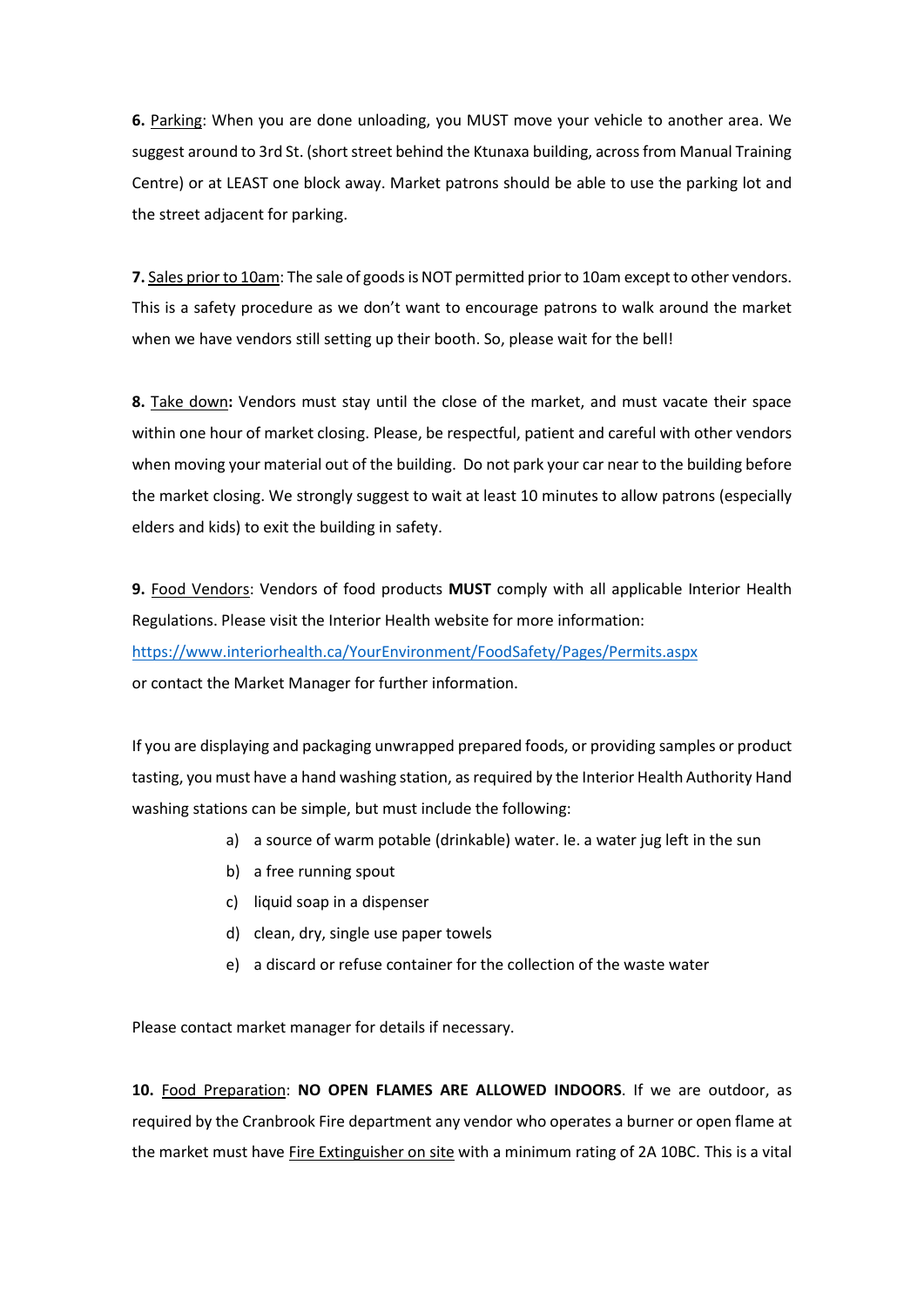safety issue and no warnings will be given, the stall will be shut down until the extinguisher is present and no refund will be given.

**11.** Liquor License: Liquor vendors must send by email to the market manager their BC Liquor License 7 days prior to the first market with the correct market address and hours of operations.

**12.** Pets: Vendors are strongly discouraged from bringing pets to the market. Any pets on site must be under control of the owners at all times at the market, and must not compromise either the safety or comfort of patrons at the market, nor the ability of vendors to market their wares (e.g. food safety, etc.).

## **Penalties:**

The market manager or designate has on-site authority to enforce all rules of operation and apply penalties when necessary. Not following the Rules of Operations can lead to:

- a)  $1<sup>st</sup>$  Red Flag: Only a written warning (by email or on-site);
- b) 2<sup>nd</sup> Red Flag: \$10 fee to be charged and reduced priority for stall allocation on future markets (including outdoor markets).
- c) 3<sup>rd</sup> Red Flag: \$20 fee to be charged and moved to a lowest priority for stall allocation on future markets (including outdoor markets).
- d) 4<sup>th</sup> Red Flag: \$30 fee to be charged and moved to the lowest priority for stall allocation on future markets (including outdoor markets).
- e) 5<sup>th</sup> Red Flag: Definitive refused permit to attend future markets.

### **Criteria for vendor stall allocation:**

1 st Priority: Pre-paid **farmers and growers\*** for the full season;

2<sup>nd</sup> Priority: Pre-paid farmers and growers\*;

3<sup>rd</sup> Priority: Farmers and growers\*;

4 th Priority: Pre-paid **food/liquor vendors** for the full season;

5<sup>th</sup> Priority: Pre-paid food/liquor vendors;

6 th Priority: Food/ liquor vendors;

7 th Priority: Pre-paid **artisans/cosmetic vendors\*\*** for the full season;

8 th Priority: Pre-paid artisans/cosmetic vendors\*\*;

9<sup>th</sup> Priority: Artisans/cosmetic vendors\*\*;